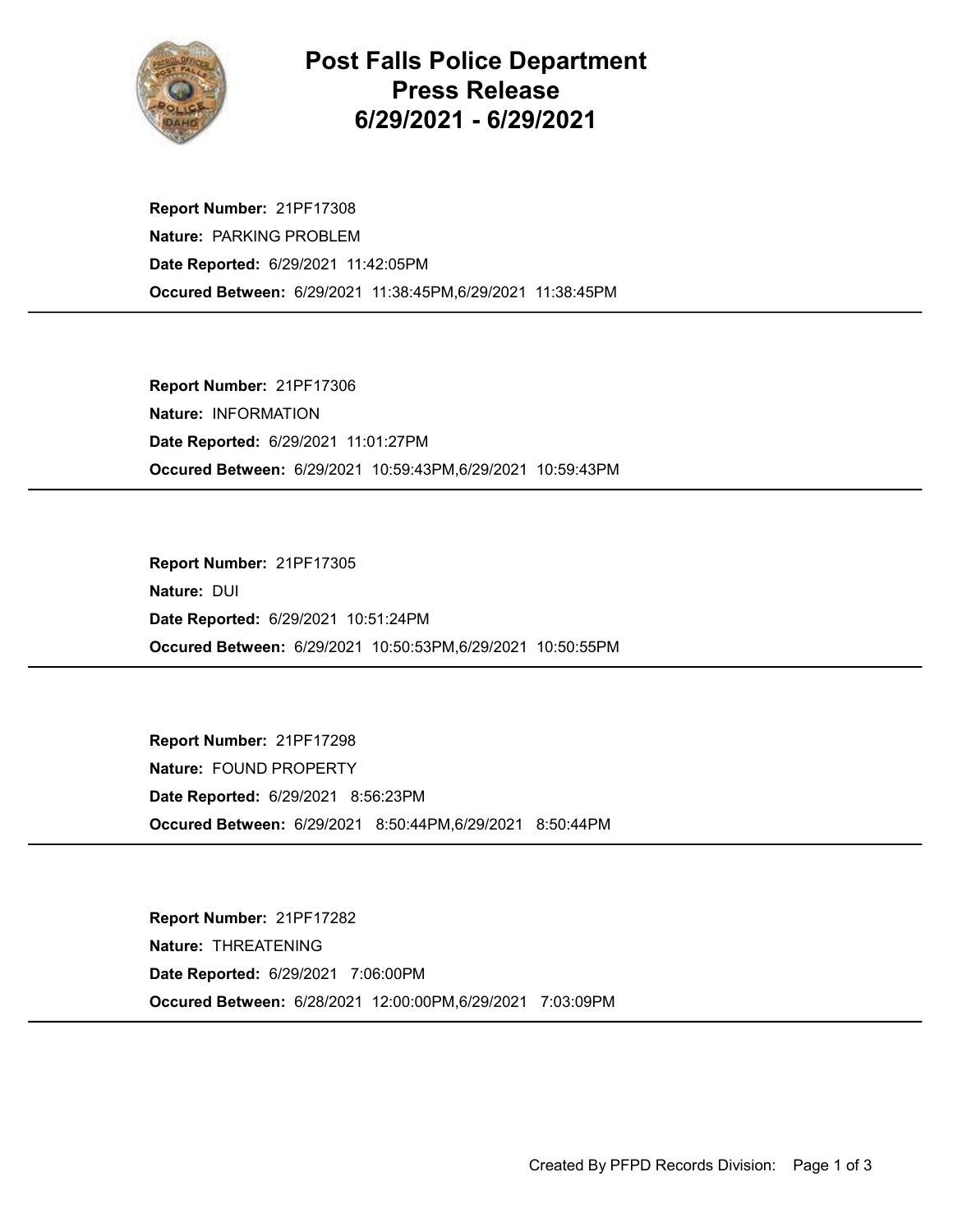Occured Between: 6/29/2021 5:29:32PM,6/29/2021 5:29:32PM Report Number: 21PF17273 Nature: FORENSIC EXAM Date Reported: 6/29/2021 5:29:32PM

Occured Between: 6/29/2021 4:32:38PM,6/29/2021 4:32:42PM Report Number: 21PF17262 Nature: BATTERY Date Reported: 6/29/2021 4:36:53PM

Occured Between: 6/29/2021 4:07:02PM,6/29/2021 4:07:02PM Report Number: 21PF17257 Nature: LOST PROPERTY Date Reported: 6/29/2021 4:10:38PM

Occured Between: 1/1/2019 12:00:00AM,6/29/2021 1:29:48PM Report Number: 21PF17240 Nature: SEX OFFENSE Date Reported: 6/29/2021 1:34:16PM

Occured Between: 6/27/2021 9:30:00AM,6/27/2021 1:30:00PM Report Number: 21PF17225 Nature: THEFT Date Reported: 6/29/2021 10:54:13AM

Occured Between: 4/16/2021 6:59:00AM,4/16/2021 7:04:00AM Report Number: 21PF17211 Nature: FRAUD Date Reported: 6/29/2021 8:57:06AM